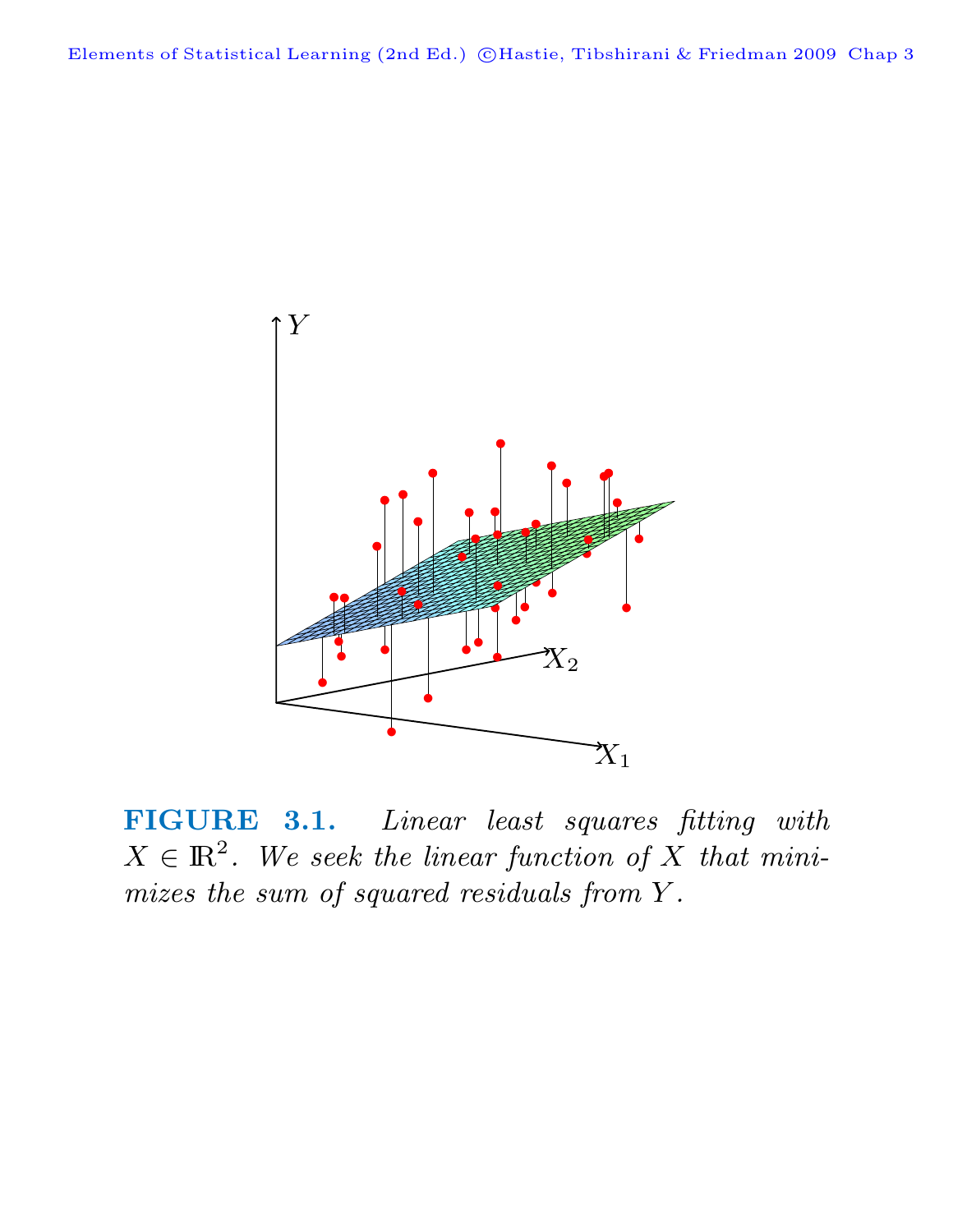

**FIGURE 3.2.** The N-dimensional geometry of least squares regression with two predictors. The outcome vector **y** is orthogonally projected onto the hyperplane spanned by the input vectors  $x_1$  and  $x_2$ . The projection **y**ˆ represents the vector of the least squares predictions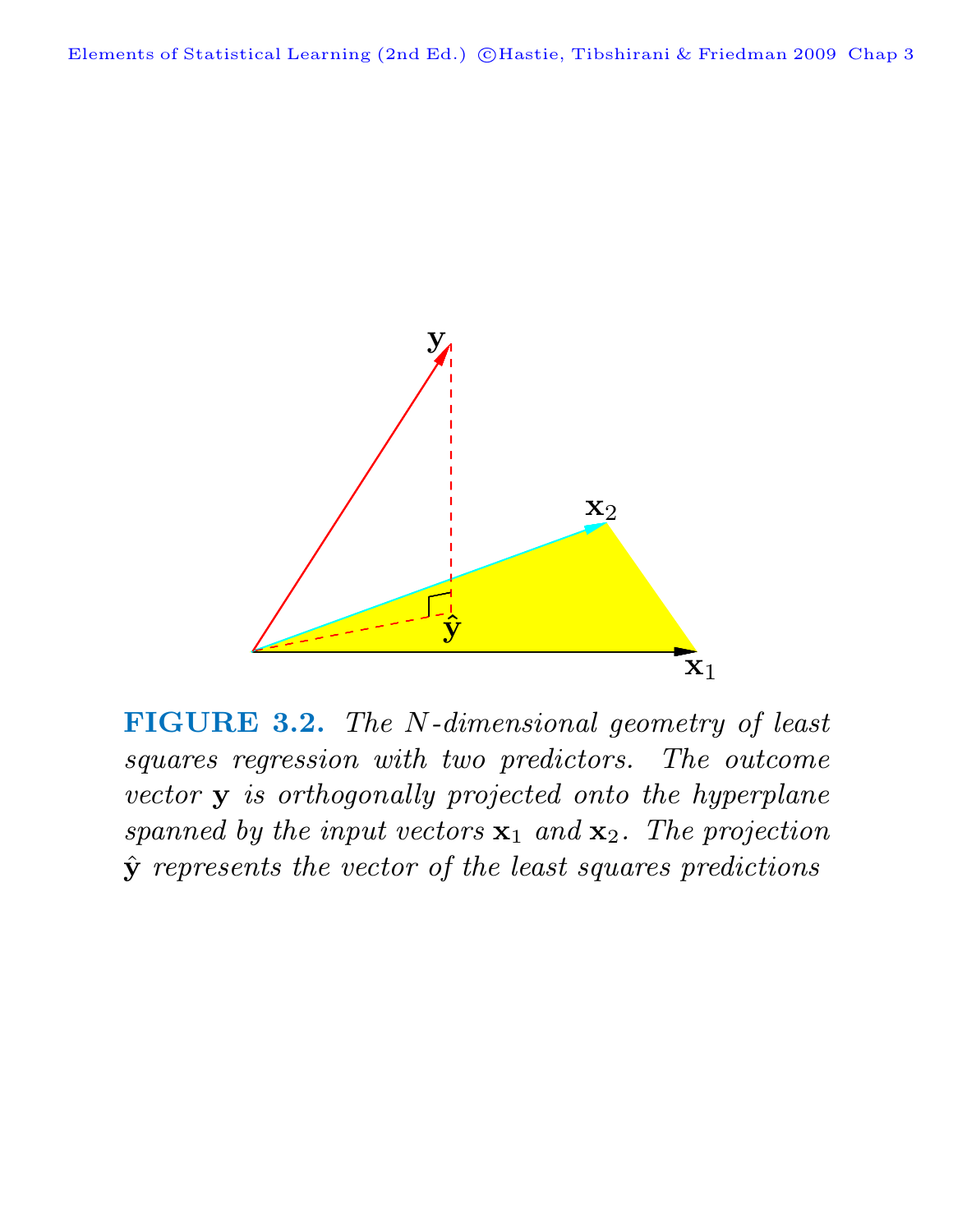

**FIGURE 3.3.** The tail probabilities  $Pr(|Z| > z)$ for three distributions,  $t_{30}$ ,  $t_{100}$  and standard normal. Shown are the appropriate quantiles for testing significance at the  $p = 0.05$  and 0.01 levels. The difference between t and the standard normal becomes negligible for N bigger than about 100.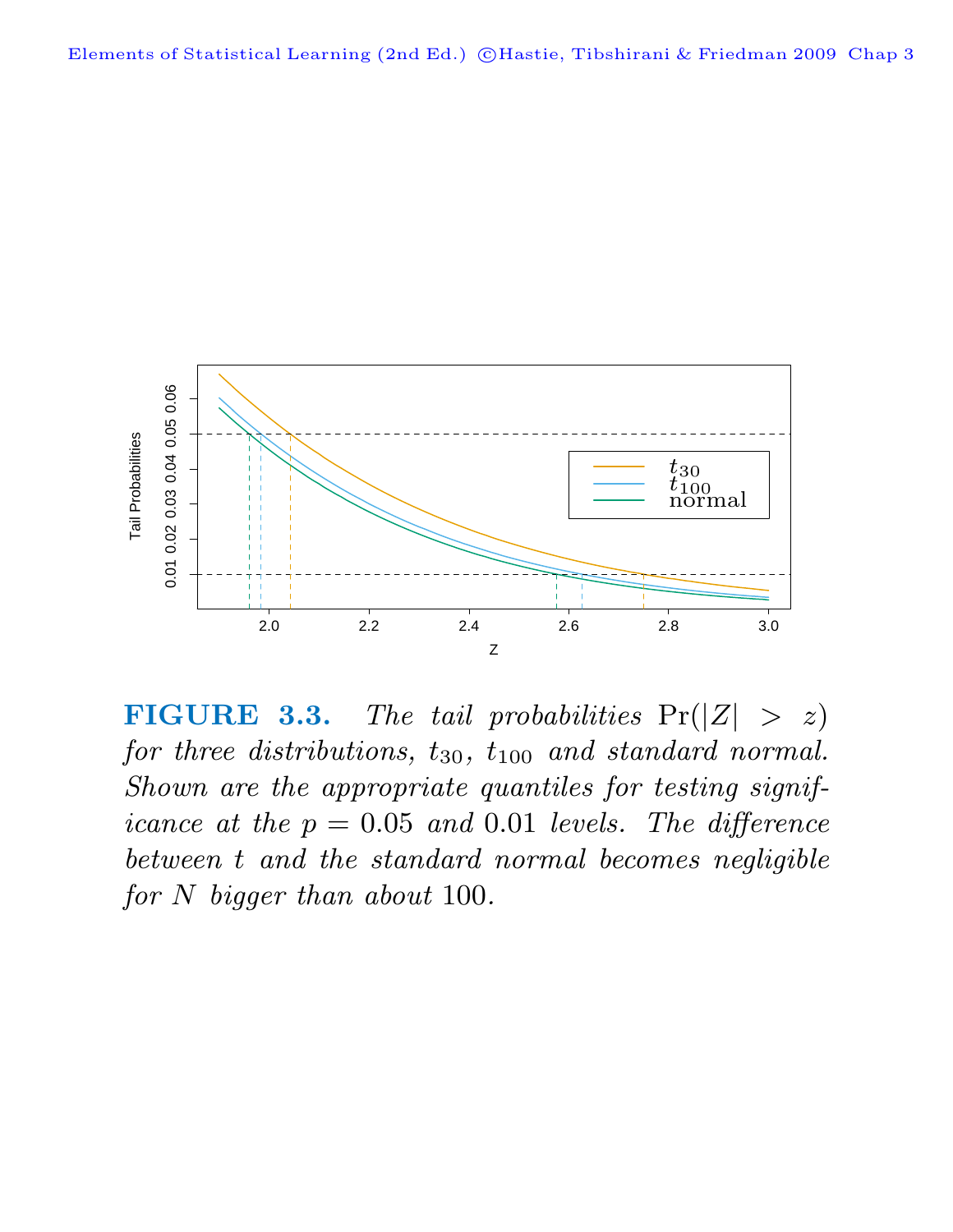

**FIGURE 3.4.** Least squares regression by orthogonalization of the inputs. The vector **x**<sup>2</sup> is regressed on the vector **x**1, leaving the residual vector **z**. The regression of **y** on **z** gives the multiple regression coefficient of **x**2. Adding together the projections of **y** on each of **x**<sup>1</sup> and **z** gives the least squares fit  $\hat{\mathbf{y}}$ .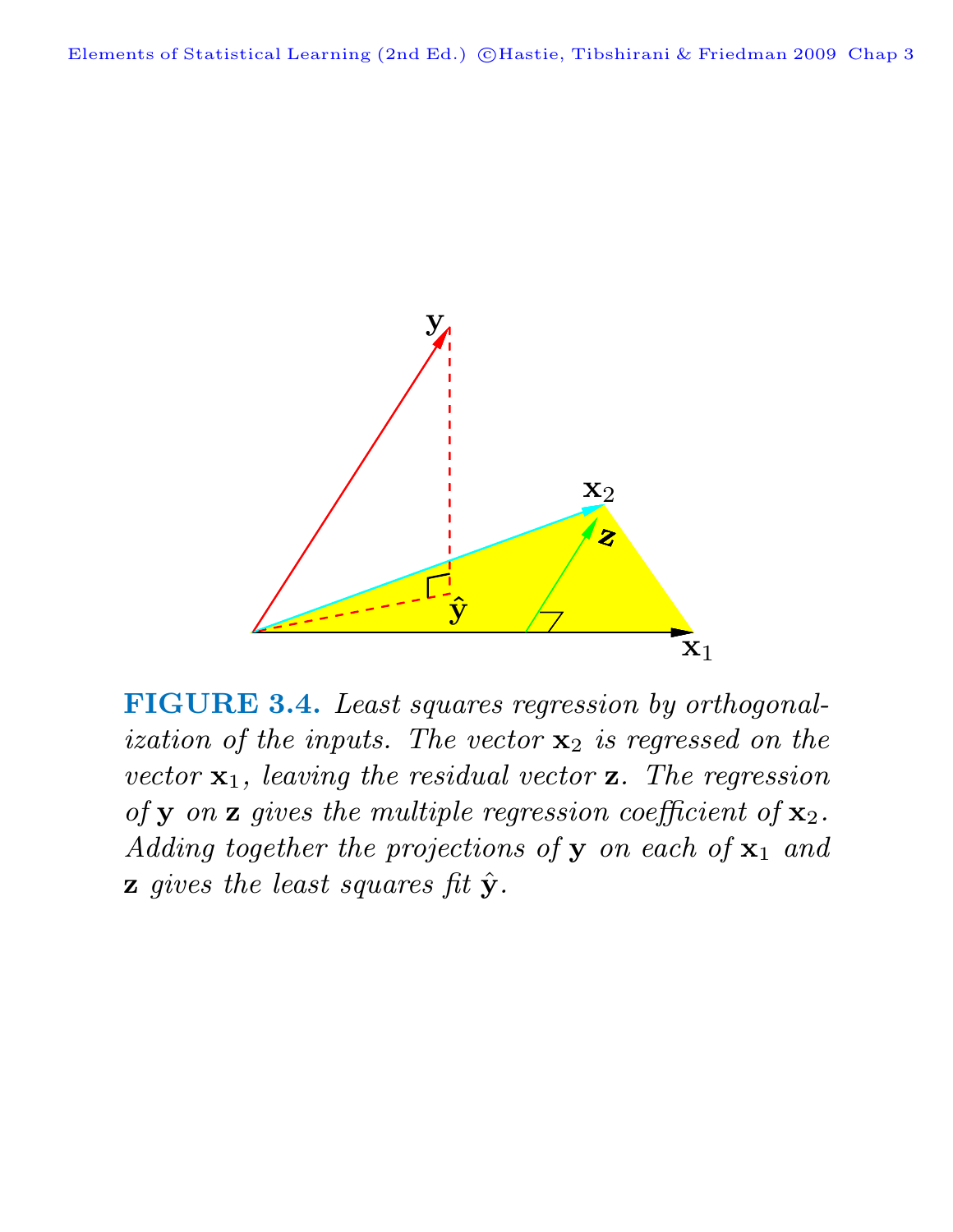

**FIGURE 3.5.** All possible subset models for the prostate cancer example. At each subset size is shown the residual sum-of-squares for each model of that size.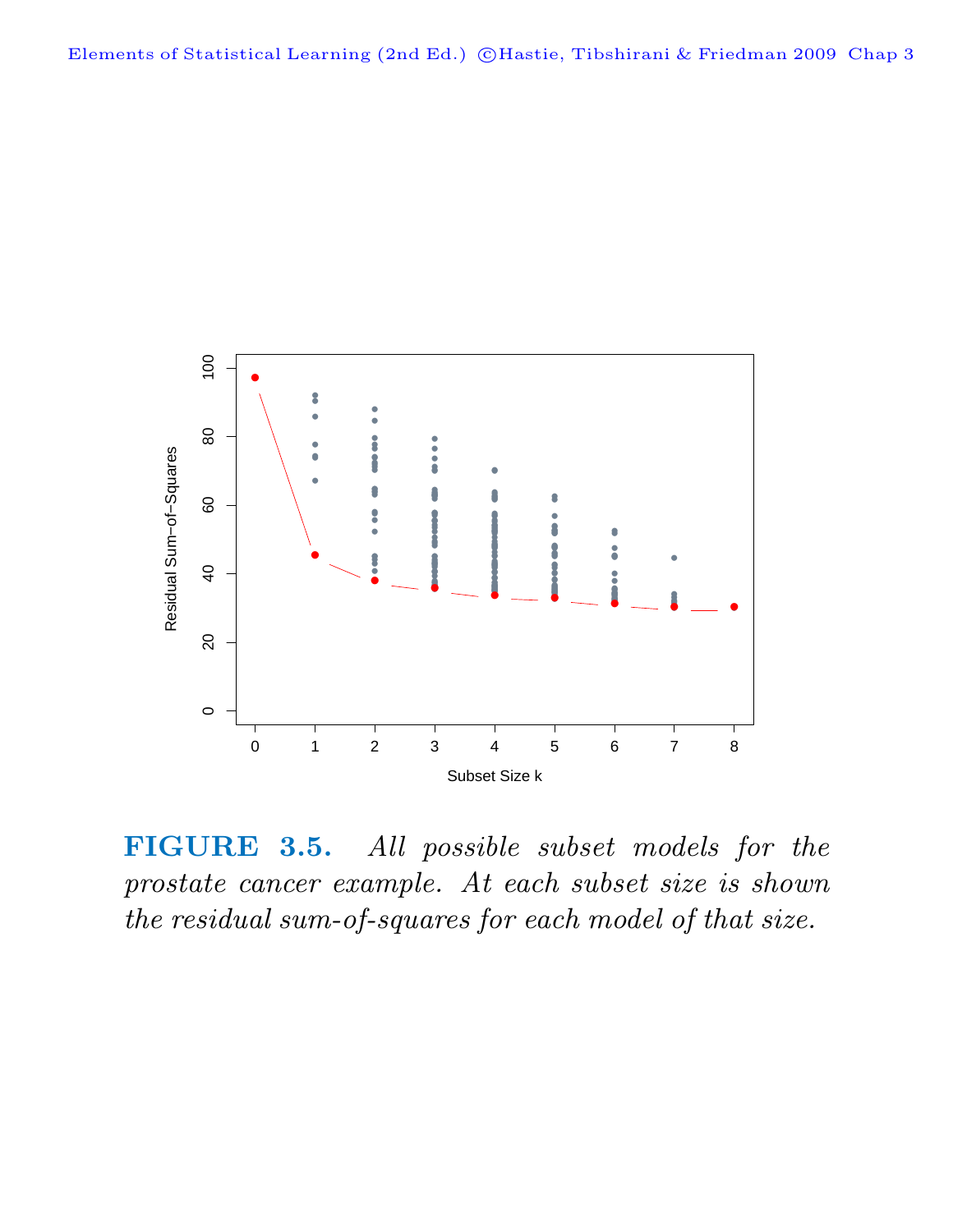

**FIGURE 3.6.** Comparison of four subset-selection techniques on a simulated linear regression problem  $Y = X^T \beta + \varepsilon$ . There are  $N = 300$  observations on  $p = 31$  standard Gaussian variables, with pairwise correlations all equal to 0.85. For 10 of the variables, the coefficients are drawn at random from a  $N(0, 0.4)$  distribution; the rest are zero. The noise  $\varepsilon \sim N(0, 6.25)$ , resulting in a signal-to-noise ratio of 0.64. Results are averaged over 50 simulations. Shown is the mean-squared error of the estimated coefficient  $\hat{\beta}(k)$  at each step from the true  $\beta$ .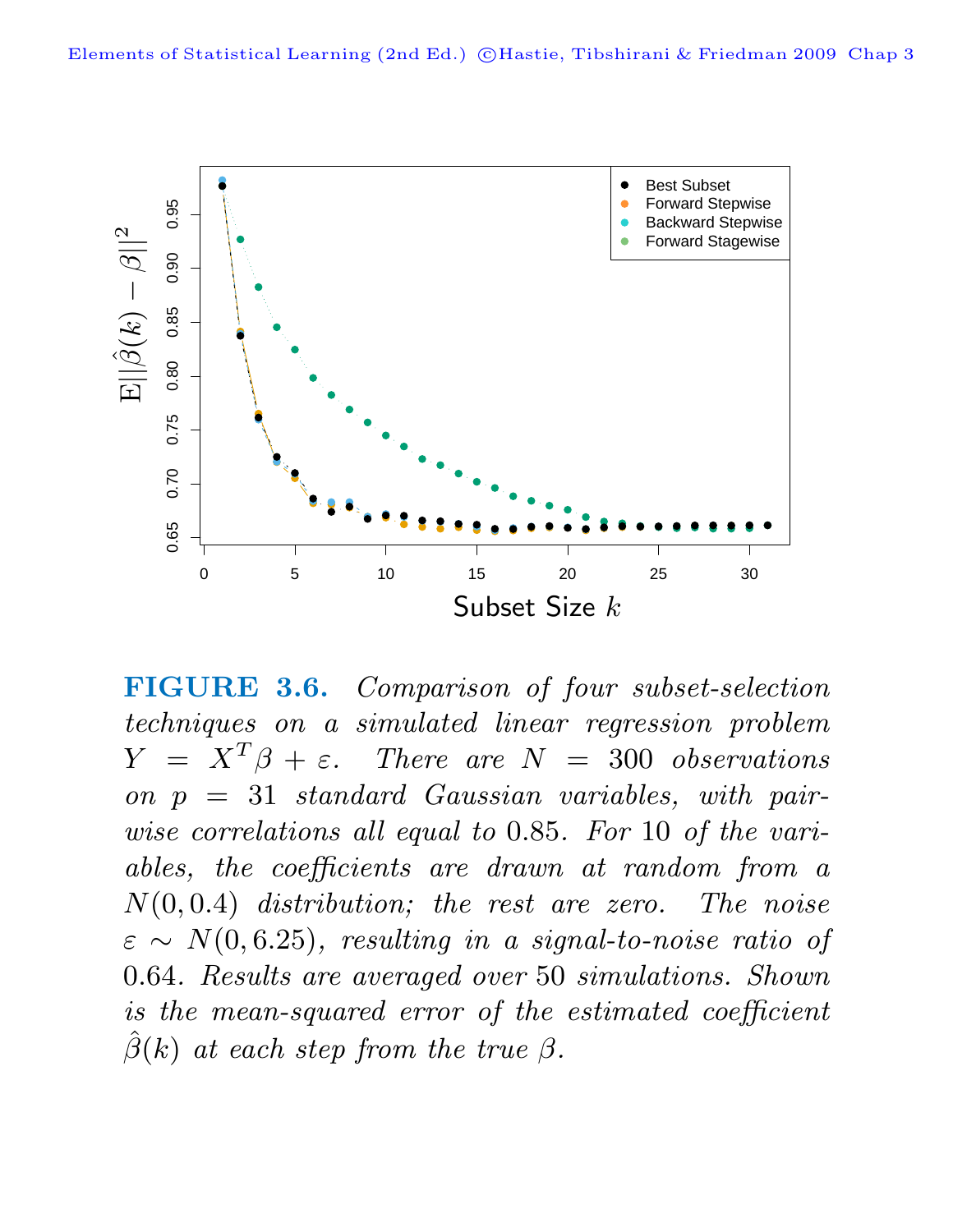

**FIGURE 3.7.** Estimated prediction error curves and their standard errors for the various selection and shrinkage methods. Each curve is plotted as a function of the corresponding complexity parameter for the complexity parameter for the complexity parameter for the  $I$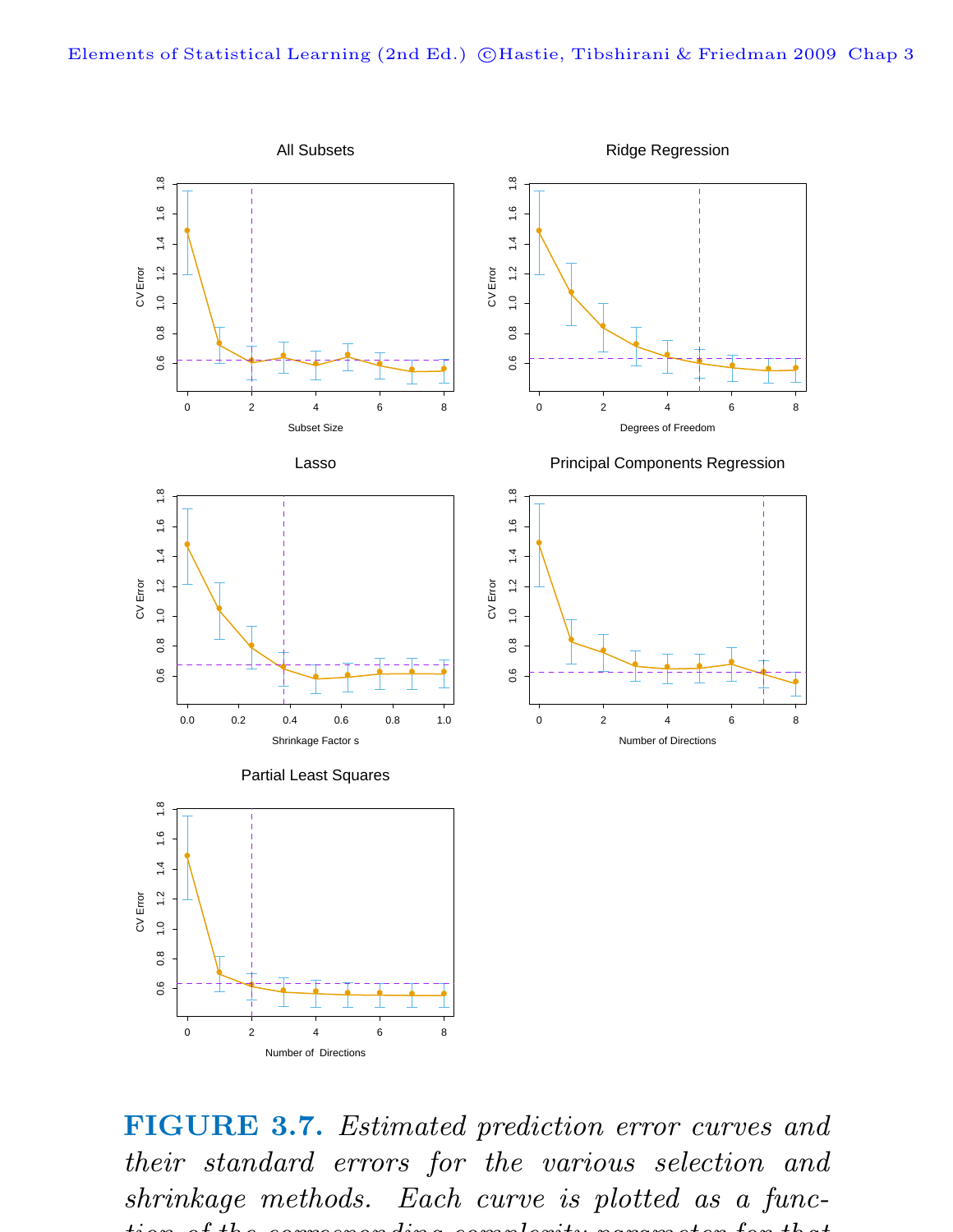

**FIGURE 3.8.** Profiles of ridge coefficients for the prostate cancer example, as the tuning parameter  $\lambda$  is varied. Coefficients are plotted versus  $df(\lambda)$ , the effective degrees of freedom. A vertical line is drawn at  $df = 5.0$ , the value chosen by cross-validation.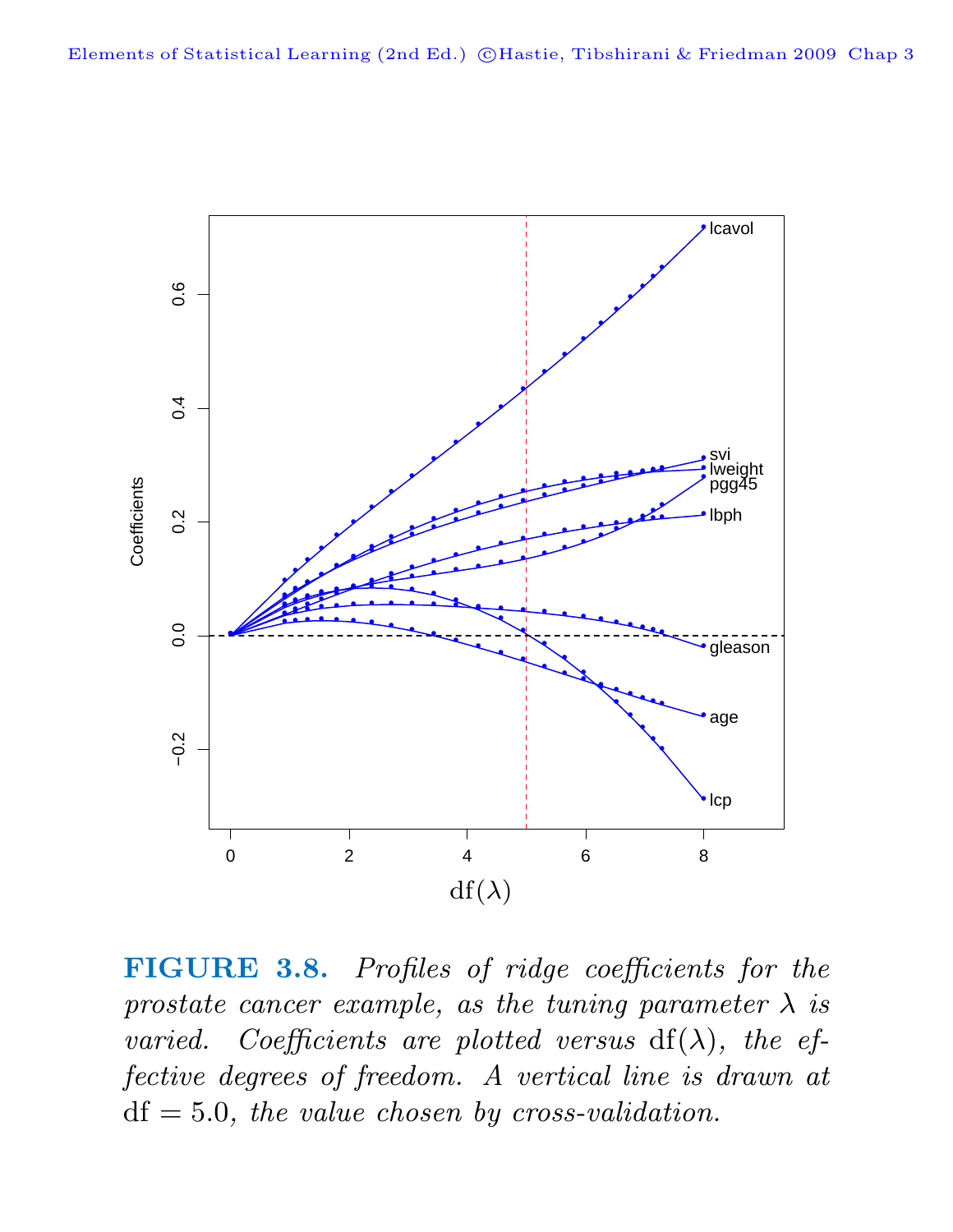

**FIGURE 3.9.** Principal components of some input data points. The largest principal component is the direction that maximizes the variance of the projected data, and the smallest principal component minimizes that variance. Ridge regression projects **y** onto these components, and then shrinks the coefficients of the low-variance components more than the high-variance components.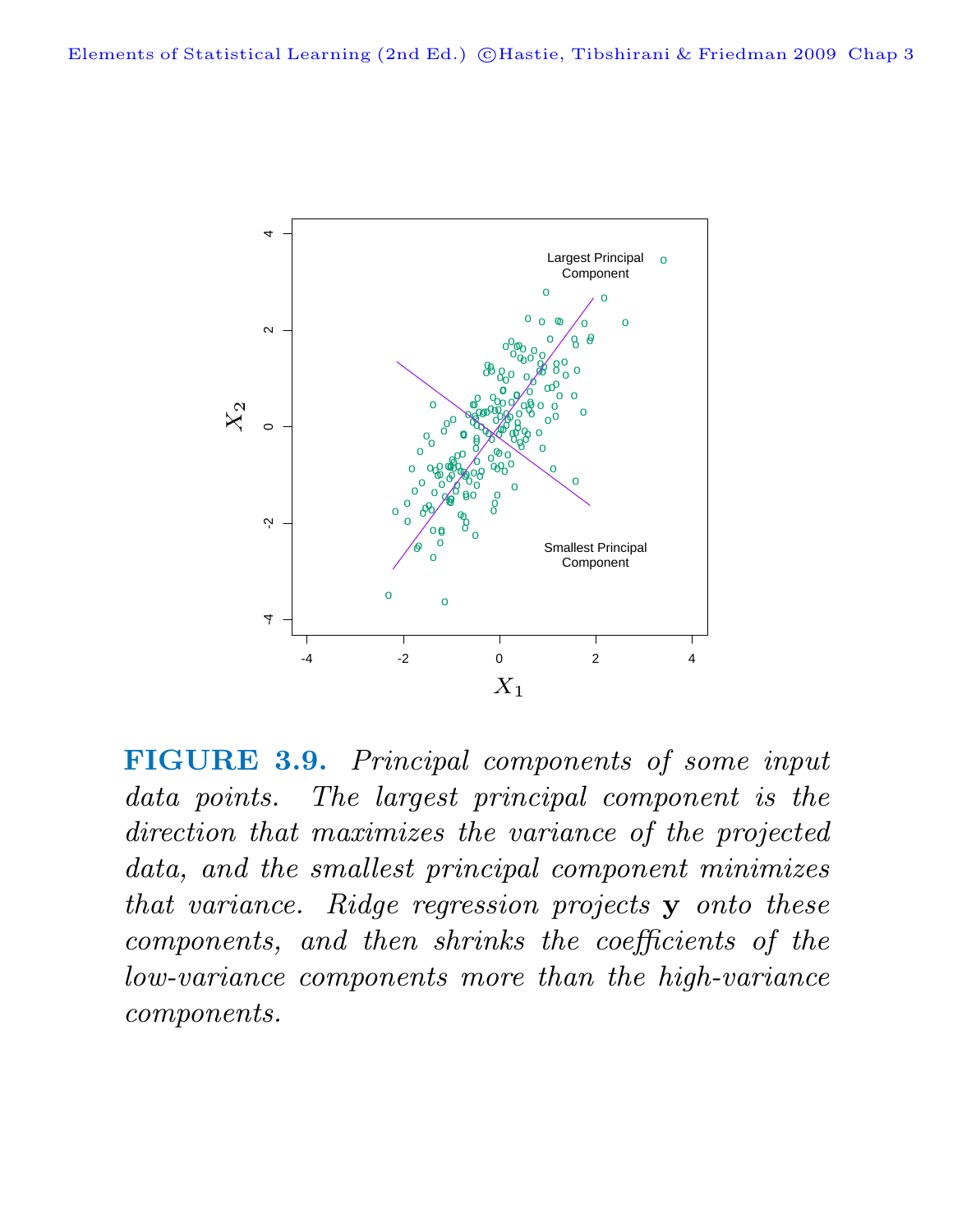

**FIGURE 3.10.** Profiles of lasso coefficients, as the tuning parameter t is varied. Coefficients are plotted versus  $s = t/\sum_{1}^{p} |\hat{\beta}_j|$ . A vertical line is drawn at  $s = 0.36$ , the value chosen by cross-validation. Compare Figure 3.8 on page 9; the lasso profiles hit zero, while those for ridge do not. The profiles are piece-wise linear, and so are computed only at the points displayed; S ti 3 4 4 f d t il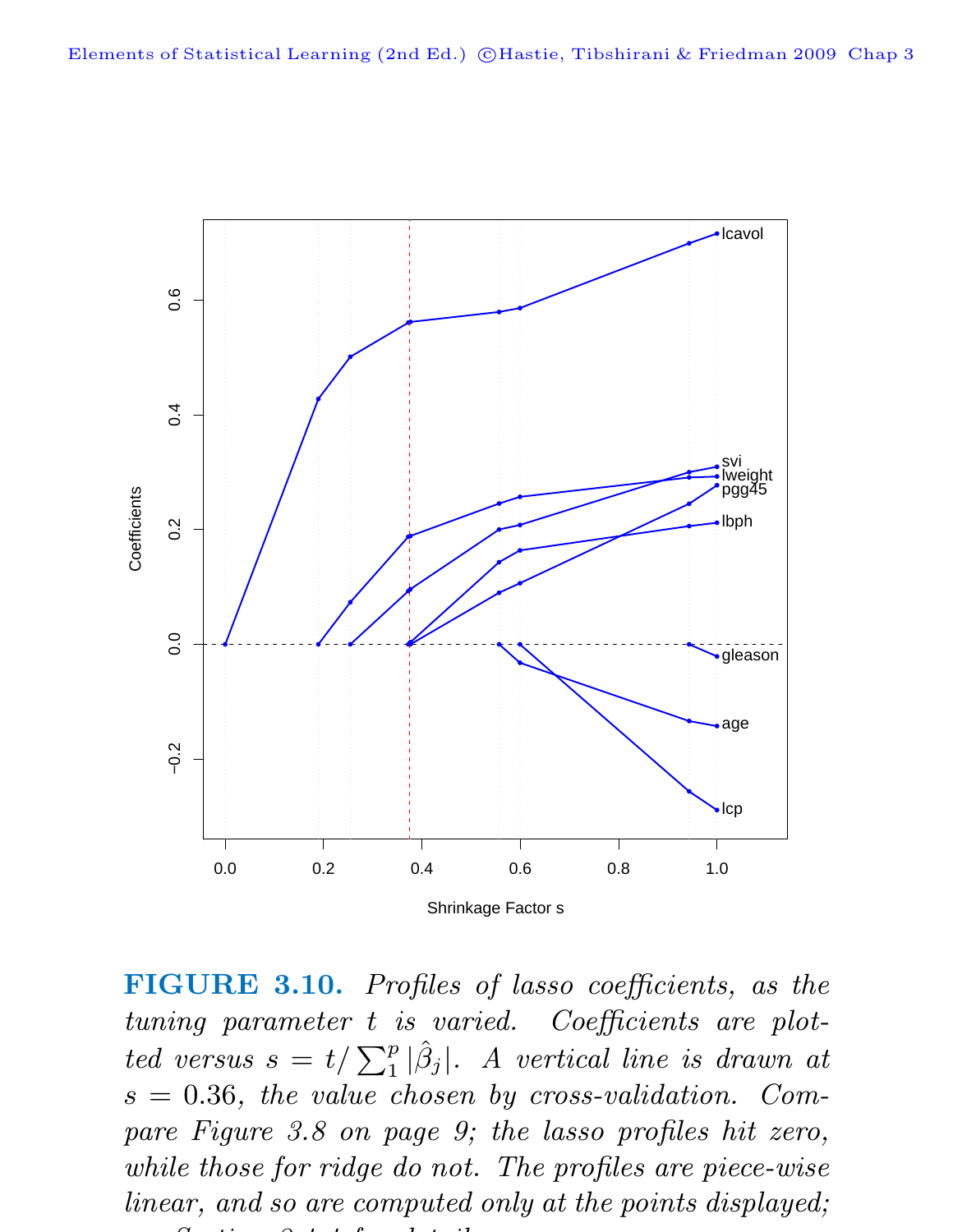

**FIGURE 3.11.** Estimation picture for the lasso (left) and ridge regression (right). Shown are contours of the error and constraint functions. The solid blue areas are the constraint regions  $|\beta_1| + |\beta_2| \leq t$  and  $\beta_1^2 + \beta_2^2 \leq t^2$ , respectively, while the red ellipses are the contours of the least squares error function.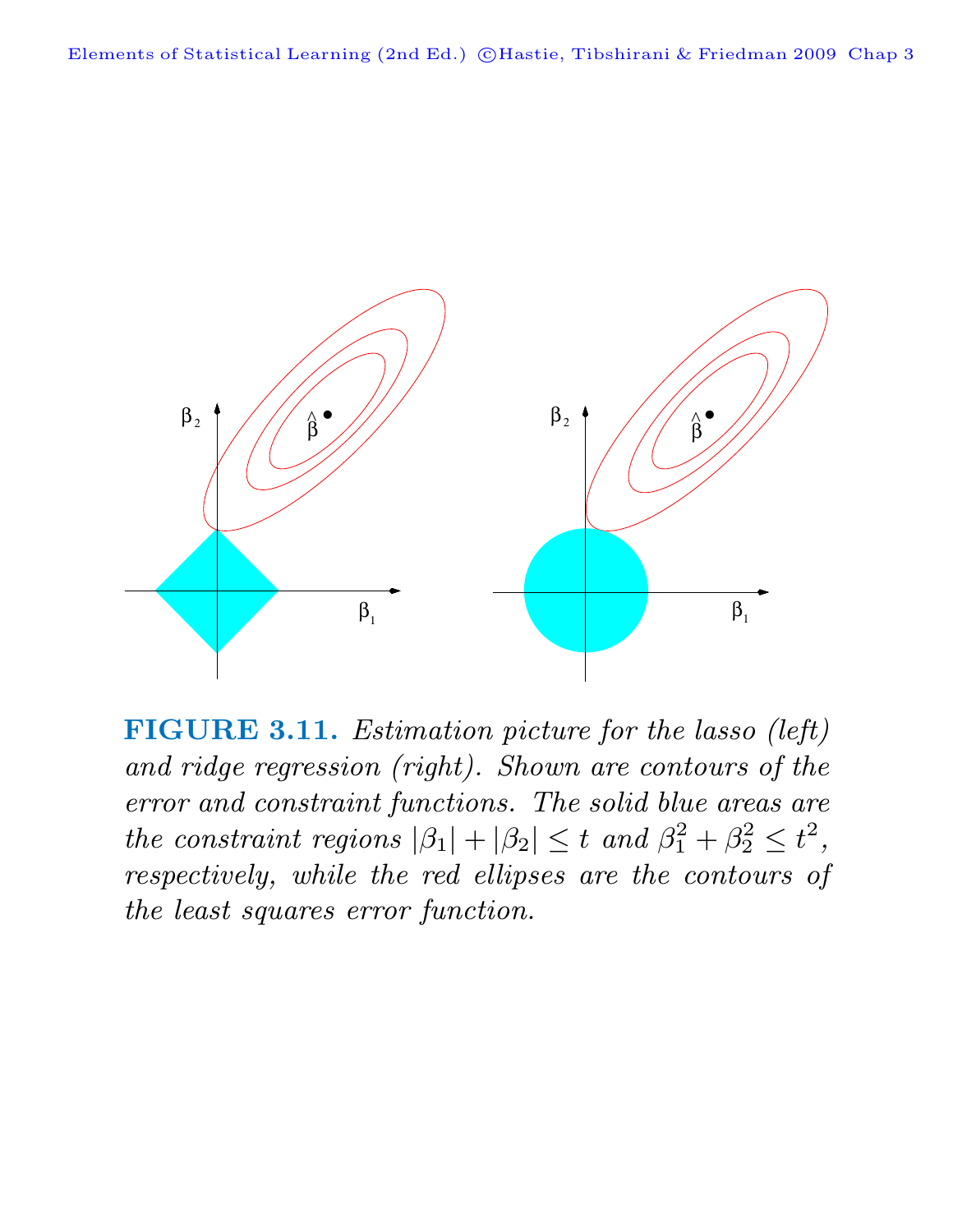

**FIGURE 3.12.** Contours of constant value of  $\overline{\nabla}$  $j |\beta_j|^q$  for given values of q.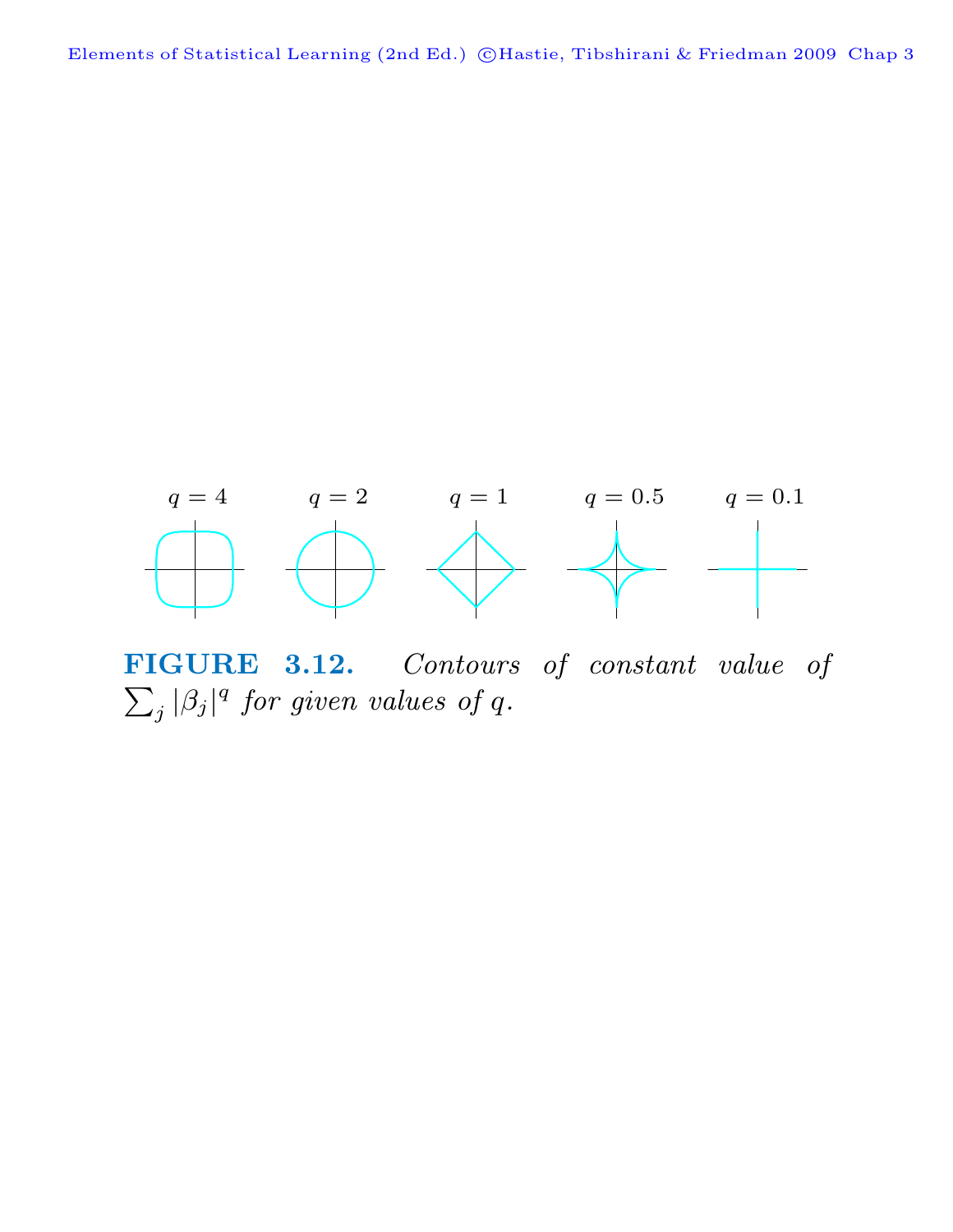Elements of Statistical Learning (2nd Ed.) ©Hastie, Tibshirani & Friedman 2009 Chap 3



**FIGURE 3.13.** Contours of constant value of  $\overline{\nabla}$  $j |\beta_j|^q$  for  $q = 1.2$  (left plot), and the elastic-net  $\text{penalty } \sum_j (\alpha \beta_j^2 + (1 - \alpha) |\beta_j|) \text{ for } \alpha = 0.2 \text{ (right plot)}.$ Although visually very similar, the elastic-net has sharp (non-differentiable) corners, while the  $q = 1.2$  penalty does not.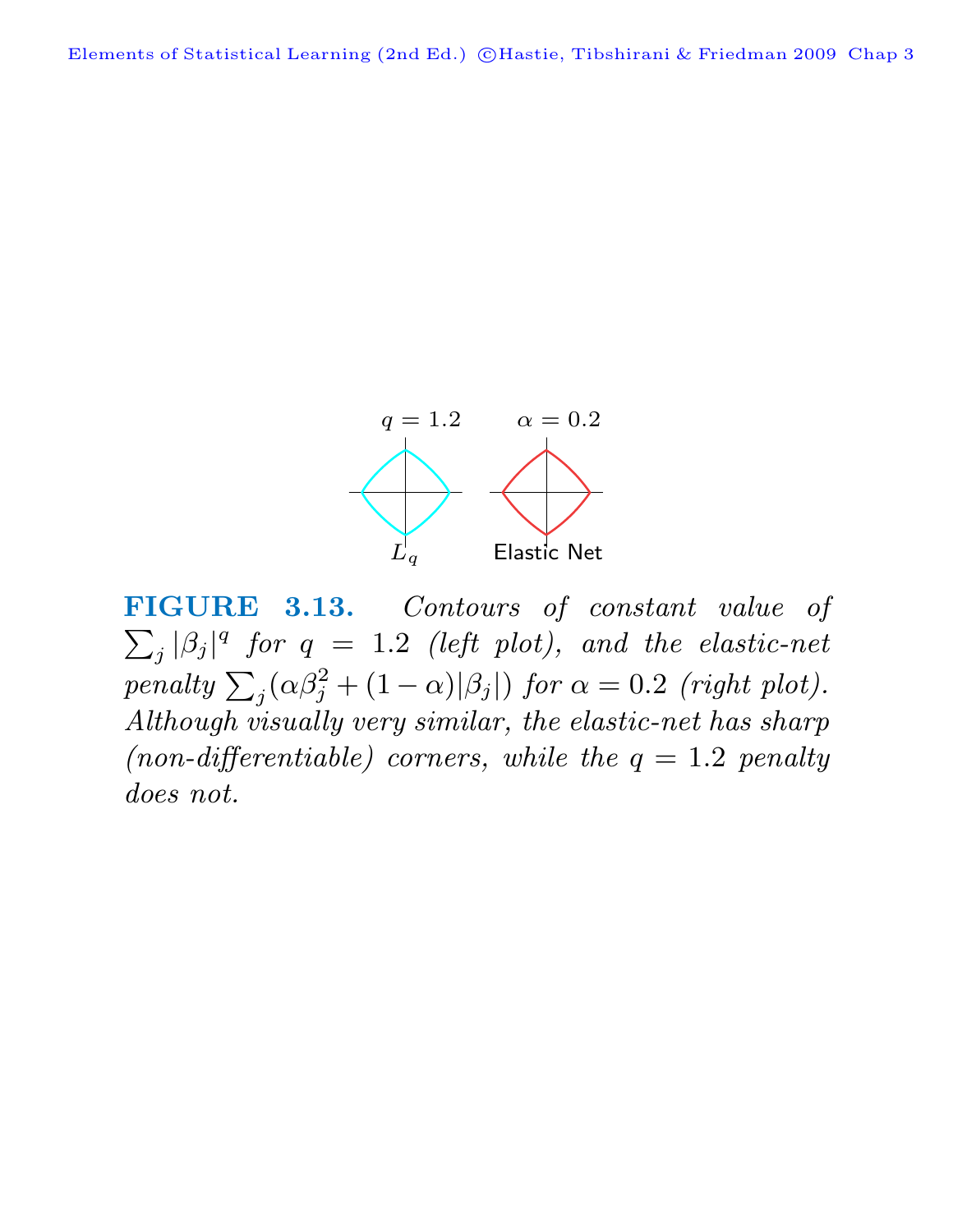

**FIGURE 3.14.** Progression of the absolute correlations during each step of the LAR procedure, using a simulated data set with six predictors. The labels at the top of the plot indicate which variables enter the active set at each step. The step length are measured in units of  $L_1$  arc length.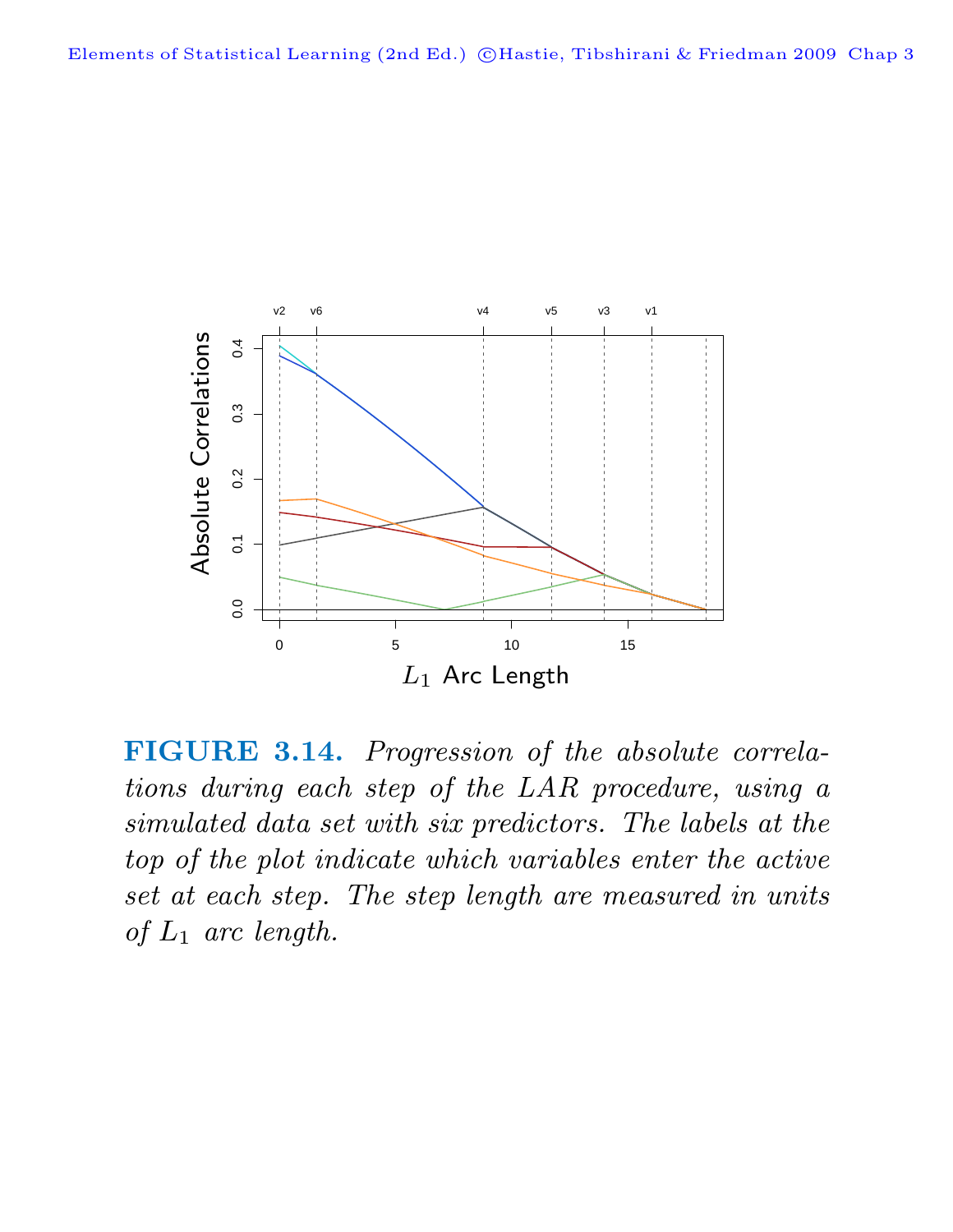

**FIGURE 3.15.** Left panel shows the LAR coefficient profiles on the simulated data, as a function of the  $L_1$ arc length. The right panel shows the Lasso profile. They are identical until the dark-blue coefficient crosses zero at an arc length of about 18.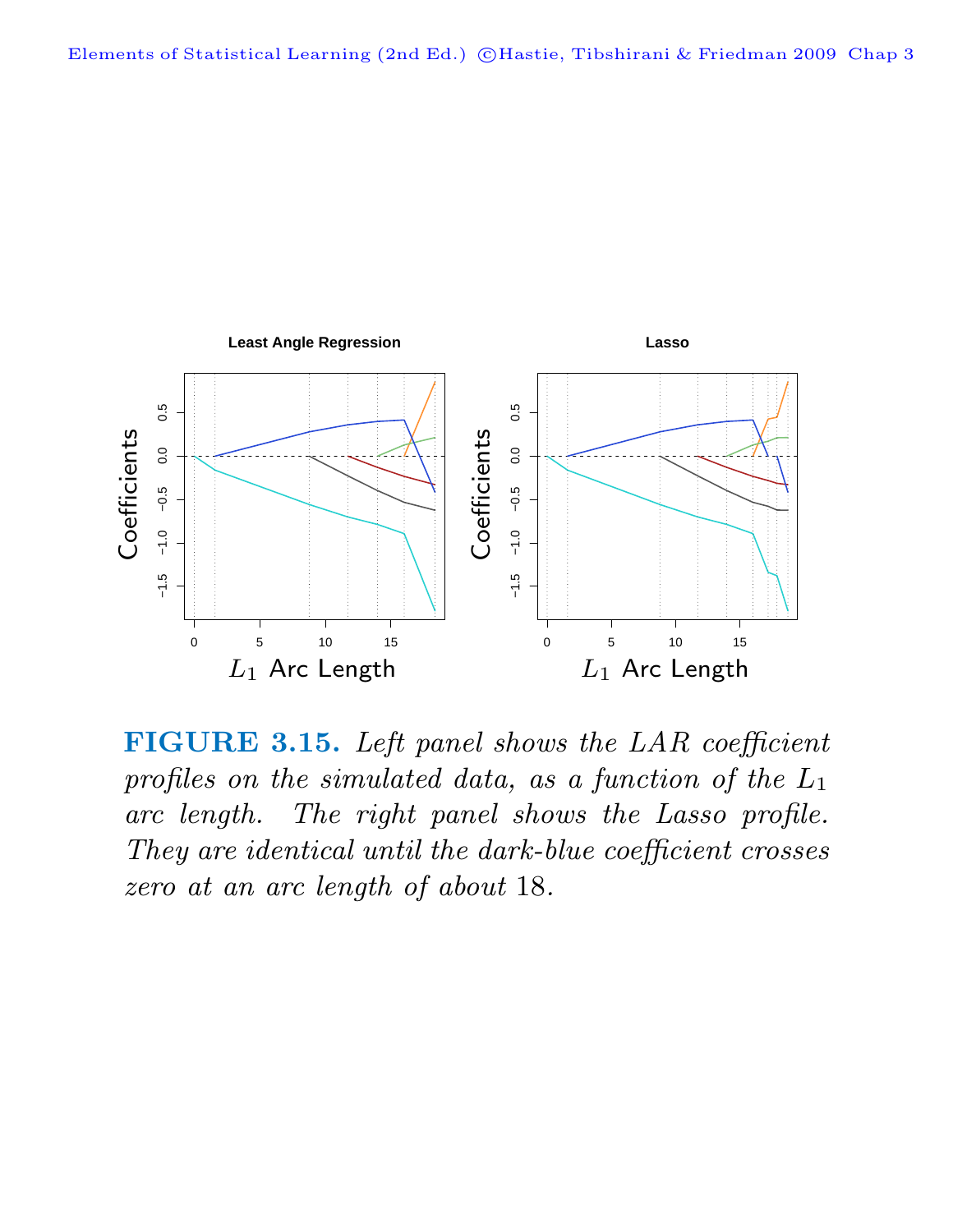

**FIGURE 3.16.** Comparison of LAR and lasso with forward stepwise, forward stagewise (FS) and incremental forward stagewise  $(FS_0)$  regression. The setup is the same as in Figure 3.6, except  $N = 100$  here rather than 300. Here the slower FS regression ultimately outperforms forward stepwise. LAR and lasso show similar behavior to  $FS$  and  $FS_0$ . Since the procedures take different numbers of steps (across simulation replicates and methods), we plot the MSE as a function of the fraction of total  $L_1$  arc-length toward the least--squares fit.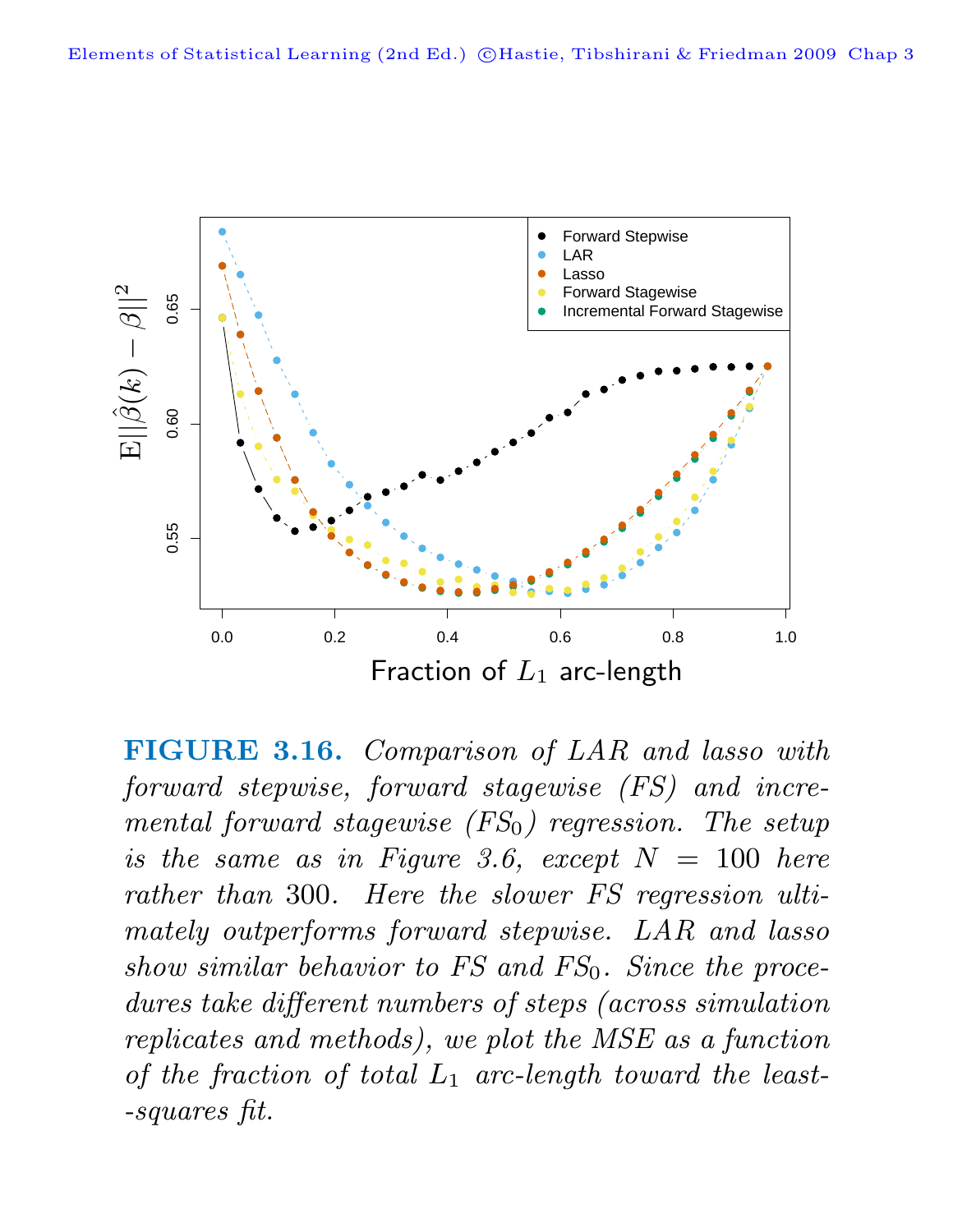

**FIGURE 3.17.** Ridge regression shrinks the regression coefficients of the principal components, using  $shrinkage \ factors \ d_j^2/(d_j^2 + \lambda) \ \ as \ \ in \ \ (3.47). \ \ \ Princi$ pal component regression truncates them. Shown are the shrinkage and truncation patterns corresponding to Figure 3.7, as a function of the principal component index.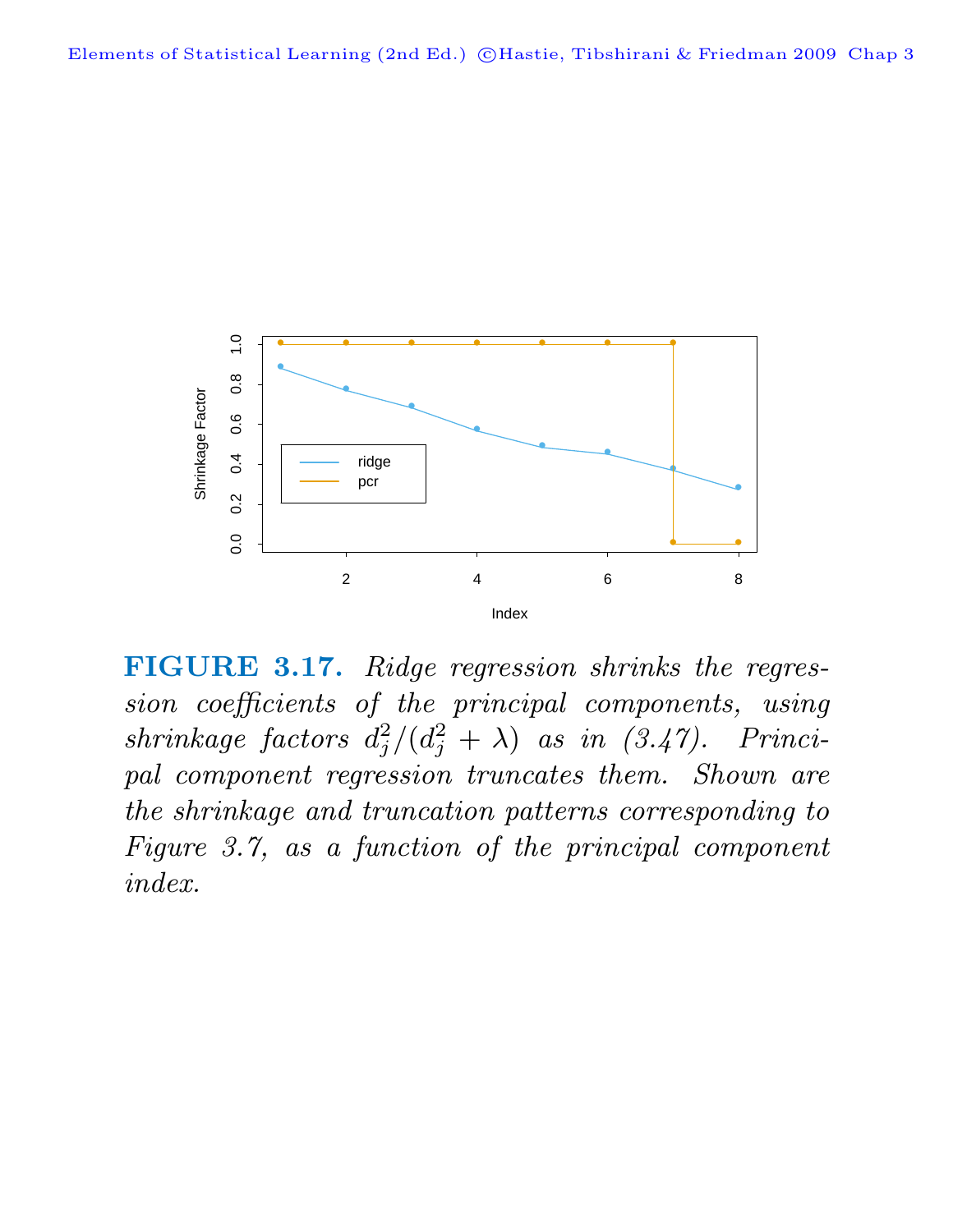$\rho = 0.5$ 



$$
\rho = -0.5
$$

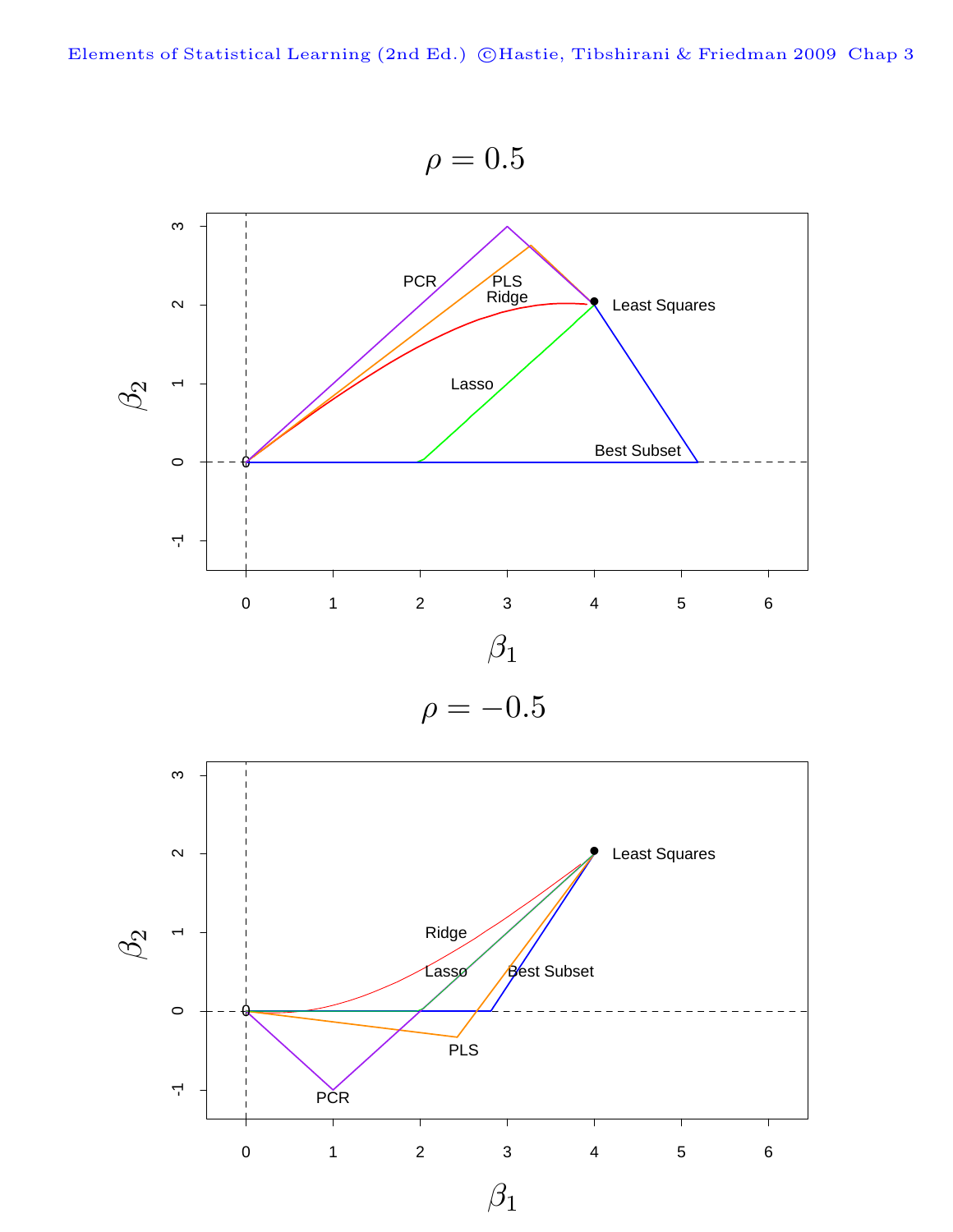

**FIGURE 3.19.** Coefficient profiles for the prostate data. The left panel shows incremental forward stagewise regression with step size  $\epsilon = 0.01$ . The right panel shows the infinitesimal version  $FS_0$  obtained letting  $\epsilon \to 0$ . This profile was fit by the modification 3.2b to the LAR Algorithm 3.2. In this example the  $FS_0$ profiles are monotone, and hence identical to those of lasso and LAR.